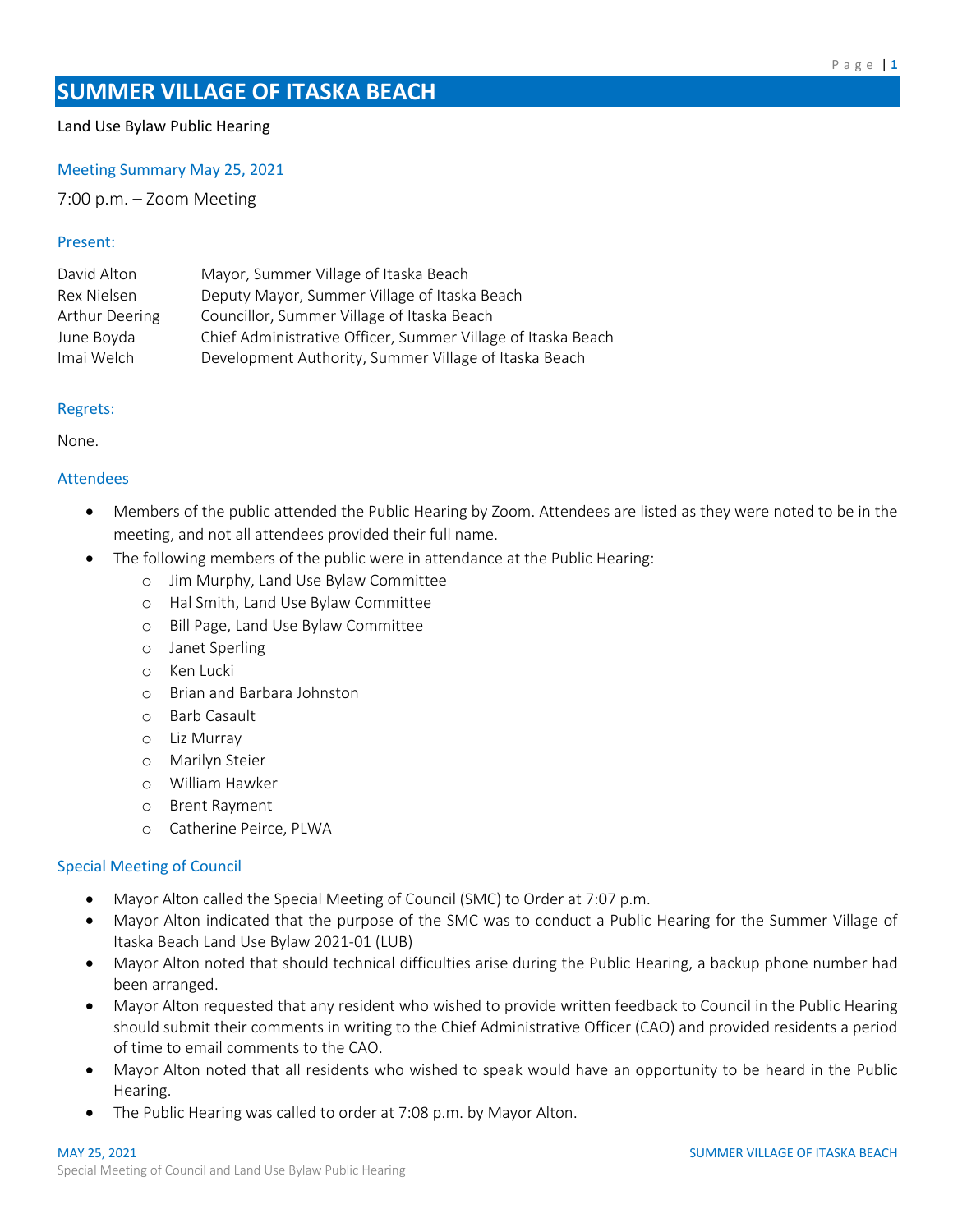- Mayor Alton outlined the procedure for the Public Hearing.
- The CAO introduced the bylaw and outlined the advertising and notices provided by the Summer Village to residents, including mailout and notice on the Summer Village's website.
- James Murphy provided the Land Use Bylaw Committee's Report and noted the following:

Provided a history that the land Land Use Bylaw was passed in 2005.

The primary impetus for moving things along at this particular time was due to changes made by the Provincial Government Looked at it with 3 things in mind

- What did people want to have changed; what would the populace like to see happen; did a canvas of the residents; all of those comments were taken into account
- Second driving feature was changes at the Provincial level; adopted any changes for that
- Looked to see in what we could do in terms of the watershed initiative
- The Bylaw since 2005 has worked very well, because it's friendly and everyone can read it; very simple document; wanted to keep the essence of that document; left it for the most part in its former shape

## Bigger changes

- Talked about our right to appeal; now it is comprised of a regional SDAB
- Confirmed Summer Village right to collect fees and deposits on new development applications
- Lot grading site grading plan allowed
- Recommended that a village wide grading plan and bylaw was recommended from the committee
- Limit of 15% on any site that can contain hard surface features; want the site to drain properly through its own landscaping
- Hardsurface driveways (pavement) will not be permitted going forward
- Stockpiles during construction to be surrounded with straw bales designed to protect what is going in the lake
- RV's: as long as it doesn't present an unsitely condition, and if stored to rear of cottage can store the RV
- RV's: for 2 separate periods in each calendar year, not to exceed 7 days, can put RV on site and use for accommodation periods – only with 1 RV, without a permit. To stop abuse we have seen elsewhere, with cottage sites becoming campgrounds
- General building conditions remain the same
- Fences spoke of the new regulations (height cannot be changed)
- Other than that, the bylaw remains substantially intact
- Mayor Alton, Deputy Mayor Nielsen, and Councillor Deering did not have additional questions for Mr. Murphy.
- The CAO indicated that one written submission had been received prior to the Public Hearing, and further that no submissions had been received during the Public Hearing.
- County of Wetaskiwin written submission:
	- o I had a quick look this morning at the redline version and from the County's perspective, I do not see anything that would alarm me. However, recently NEPL has started a campaign with all the Summer Villages regarding Stormwater Management and Bylaws that would restrict it from being hooked into the Wastewater System. I note that Section 3 does not make reference to stormwater. Is that something the SV would consider including in their LUB?
		- Response: The LUB Committee concluded that the interaction between the NEPL facility and Itaska was handled by our Sewer Bylaw and in due course, our Drainage Bylaw. Our Sewer Bylaw is intended to require compliance with NEPL requirements and to that end, they recommended that the NEPL should make such revisions to their Bylaws to beef up that area of concern. We do not currently have a drainage bylaw, but are in the beginning stages of having an overall review be done of the drainage in Itaska Beach to make sure it is working as intended, and then eventually that project would lead to a drainage bylaw.

Also to note, on all of our Development Permits (for both Itaska Beach and Silver Beach), we will be adding as a separate condition that stormwater and weeping tile cannot be connected to the North East Pigeon Lake sewer system.